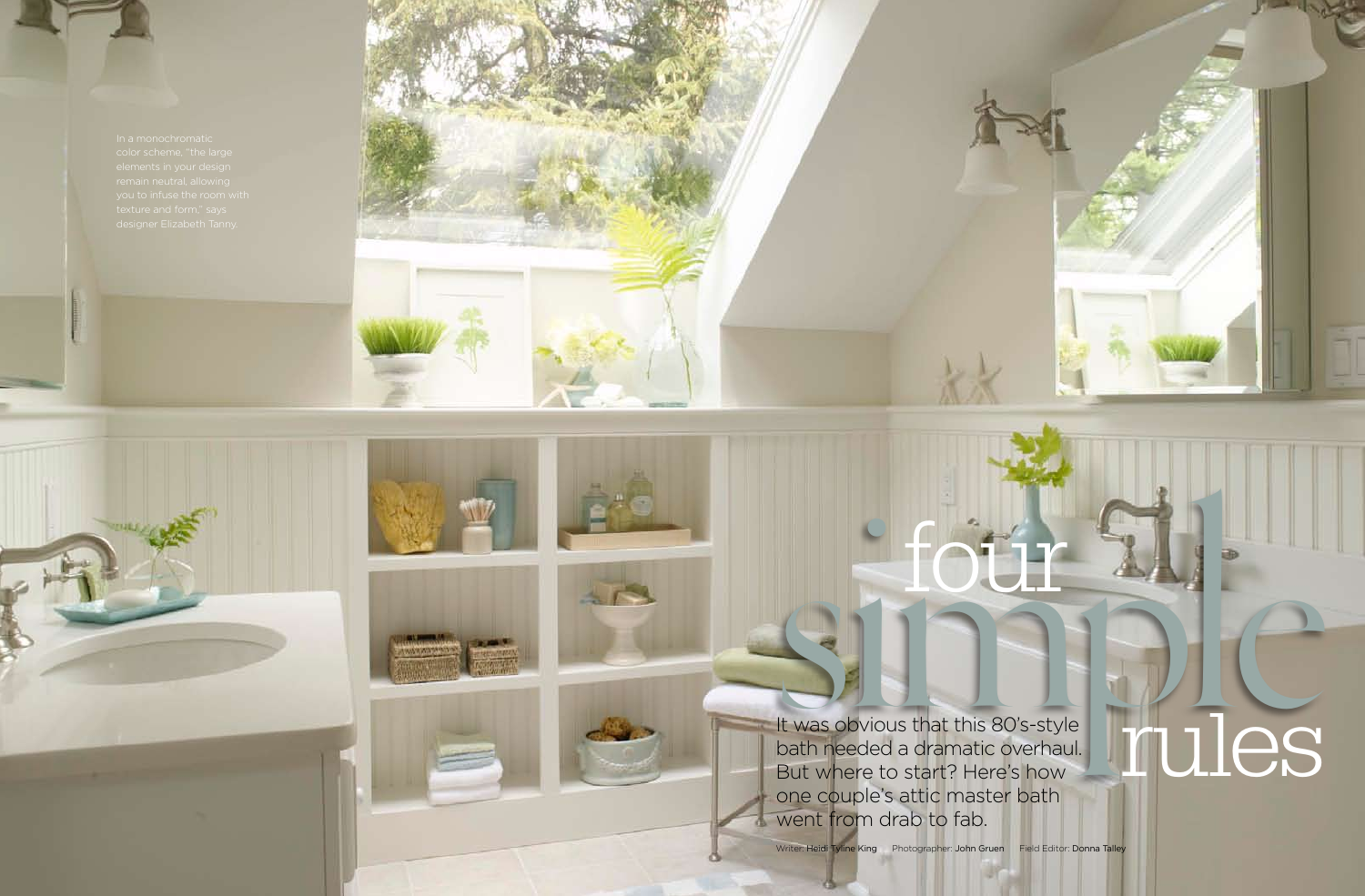Transforming a cramped attic master bath overwhelmed by a navy tub and toilet into a light and spacious aerie would seem to require homeowners with keen vision, steely nerves, and lots of money. Not so.





Success is simply a matter of having the savvy to follow a tried-and-true set of remodeling rules Just ask homeowners Tom and Nancy Burkly of Saratoga Springs, New York. "Decorating is not our thing," Nancy says. "I have no vision, and we lived here five years before we talked ourselves into remodeling the bath. We really dragged our feet going into this."





Opposite: A new base cabinet and vanity top, vintage-looking faucet and beaded board paneling reinforce the room's cottage theme. The medicine chest provides handy storage. Above: Pull-down lighting mounted on either side of the medicine cabinets are well-worth the splurge. Right: Paneled beaded board costs less than 2-inch-wide tongueand-groove beaded board.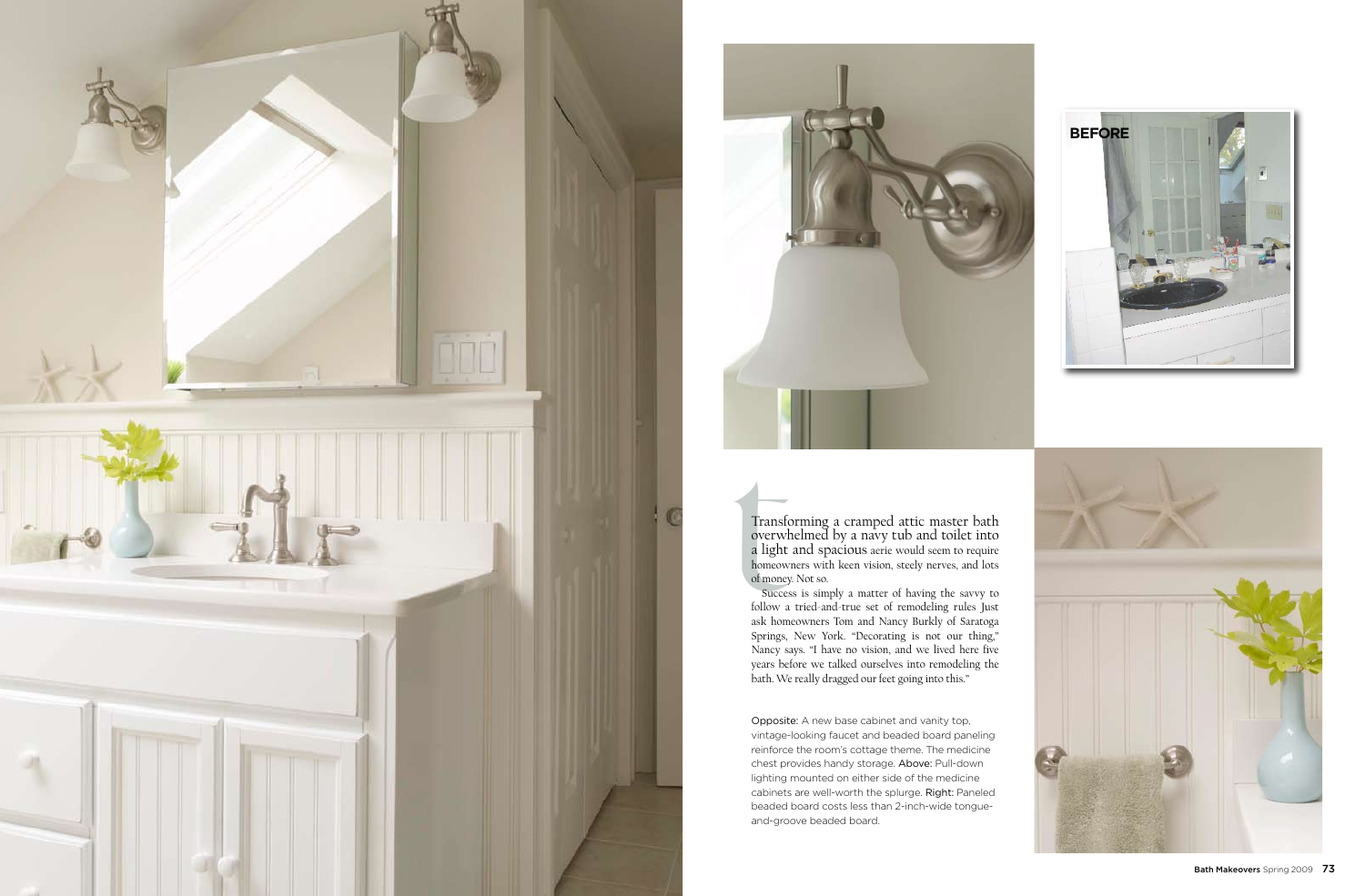# **GET A TEAM**

Luckily, the Burklys discovered the first rule accidently—Get a Team. The couple knew designer Elizabeth Tanny was on their side when, Nancy says, "she walked in and said, 'This is what I love to do.' Elizabeth did all the groundwork for us, knew all the places to go to look for things, and saved us money, for sure." Tanny gave the couple courage to rip out the double vanity, dated decor, and oversize tub to make room for a wider traffic area, much-needed closets, and two separate vanities.

### **BE PRACTICAL**

Working together made it easy to implement the next rule—>>Be Practical, determining how a space will function and feel when complete "Everybody seems to think they need a tub, but the truth is, the Burkly's had never even used theirs," Tanny says. "Taking it out contributed an enormous amount of floor space."

Tanny installed furniture-style vanities that conserve floor space while giving Tom and Nancy each their own sinks and countertop. She carved space out for display shelves underneath the dormer skylight to showcase accessories or stack linens and converted the area once taken by the double vanity into two large closets. "The closets are not deep, but the storage is essential," Tanny says. "Before, they were using a crawlspace in their bedroom to store clothing." High-fashion doors were compromised for bifold space-saving doors, she says, "they made sense because they don't swing out from the closet and take up more space."



# **SPLURGES**

**n** Updating the glass shower door

- Installing radiant-heat floor
- Adding classic sink faucets in brushed nickel
- $\blacksquare$  Installing medicine cabinets with beveled glass
- Selecting furniture-style vanities

# **SAVINGS**

- $\blacksquare$  Keeping the existing fiberglass shower
- Installing nexpensive 12-inch square porcelain tile
- Buying a standard adjustable showerhead
- **n** Shopping for crystal doorknobs off Ebay
- Opting for countertops reminiscent of marble
- Going with beaded-board paneling
- $\blacksquare$  Adding standard closet shelving
- Selecting fluorescent strip closet lighting



# Ways to Splurge and Save